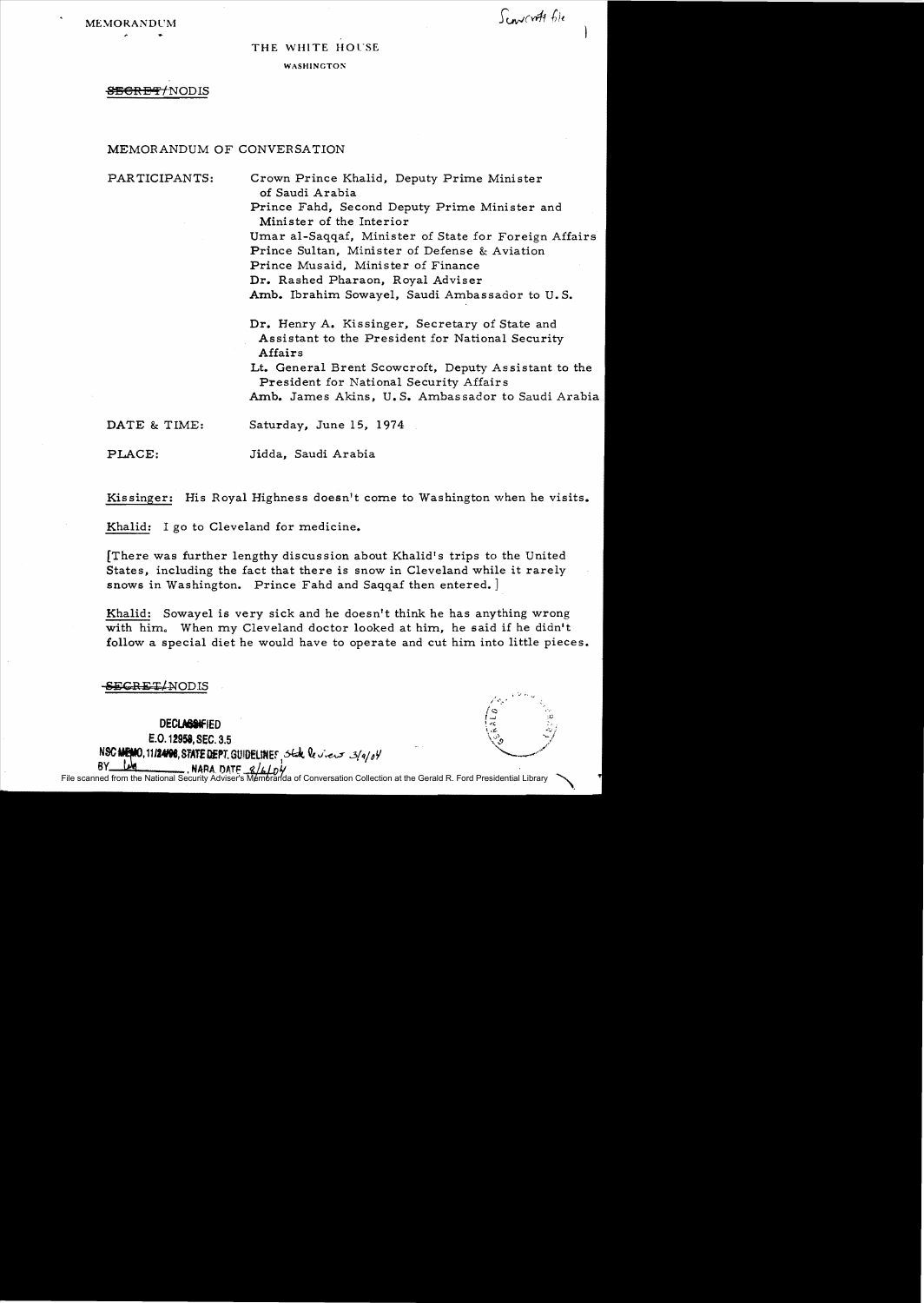Kissinger: He is not following his diet.

I am afraid of Dr. Rashad [Pharaon]. After negotiating with Asad for 30 days. I will never negotiate again with Asad.

Khalid: But Rashad is a Saudi trained by Americans.

But your talks with Asad had good results.

Kissinger: He had a difficult problem which he handled with great skill.

Khalid: He is good, but some of his associates have negative instincts.

Kissinger: Saqqaf was the first Foreign Minister to urge me to get into the negotiations.

Khalid: Thank God you took part in them.

Kissinger: What makes these negotiations tolerable for me is the chance to deal with the Arab leaders.

Khalid: I hope they will be fruitful.

Kissinger: We will persist to the end. Step-by-step.

Khalid: We are very pleased.

We know you are tired of traveling back and forth.

Kissinger: I set a record -- the most trips between Israel and Syria in one month of anyone in history.

Khalid: Even the doctors were surprised that any human being could sustain such work and pressure, especially when constantly flying. But we hear you are always alert -- no matter how tired you are.

Kissinger: I felt this negotiation was very important. If it failed, the area would move toward war again, I felt.

Khalid: If the distances were greater, you would have had more rest.

Kissinger: That is a good point. I would spend the day normally with the Syrians and half the night with the Israelis. Arab hospitality being

# $\frac{\text{SEGREFAODIS}}{\text{C}}$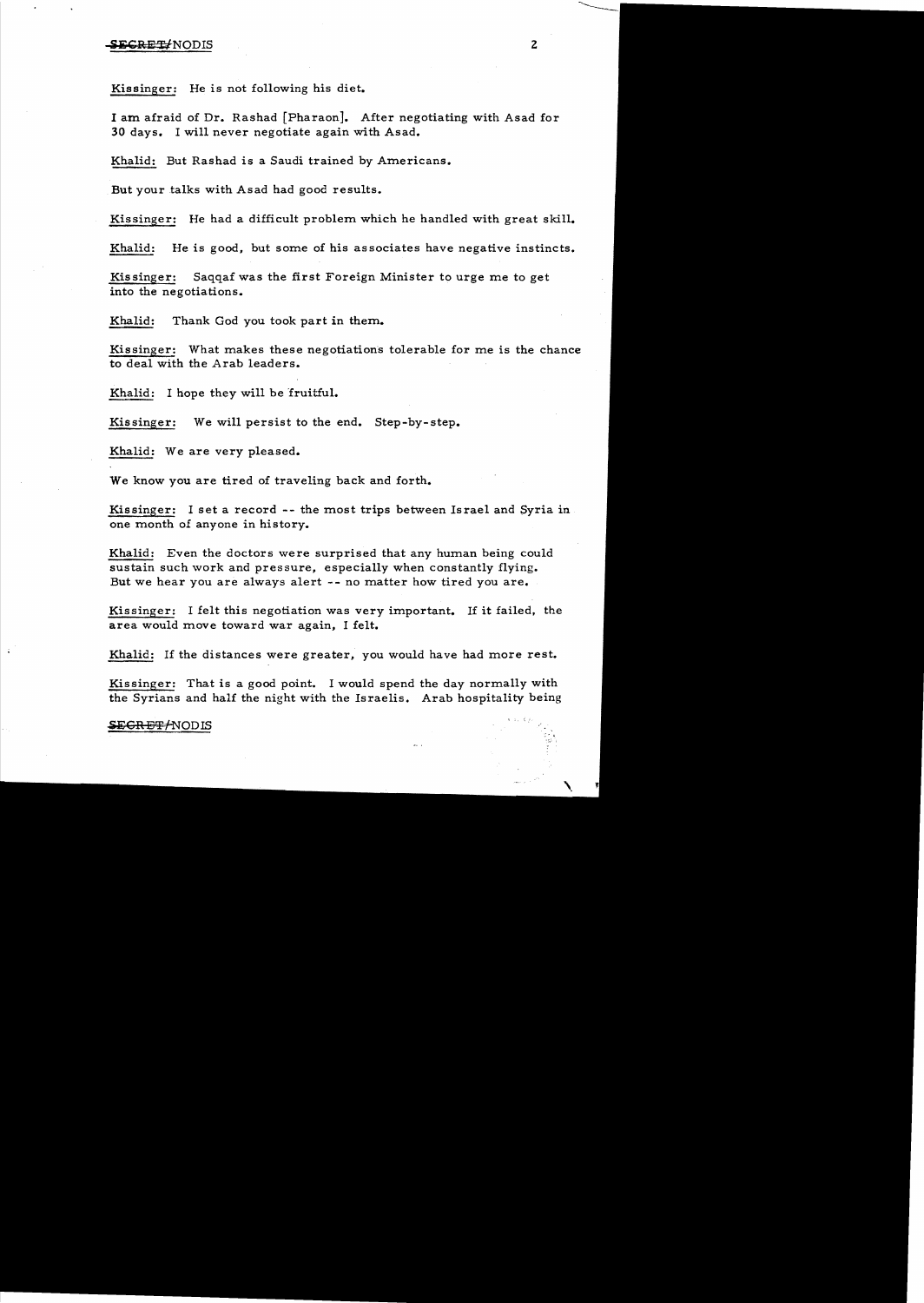what it is, Asad always served us dinner, so I never got away until about 11:00 o'clock at night, and then had to have my meetings in Israel when I arrived back.

Khalid: Syrian food is a little fattening.

Kissinger: Yes, and spicy.

Khalid: Syrians are famous for using spice.

Kissinger: One night Gromyko came to Damascus when I was there. Asad cancelled the dinner he had scheduled with Gromyko so he could see me, then after we finished the meeting I was going to leave and he said, no, let's eat Gromyko's food. Then he spent 2-1/2 hours reciting Arab poetry to me which I didn't understand. Tlas, the Defense Minister, do you know him?

Saqqaf: Not I, but Prince Sultan does. They have the same character.

Kissinger: Like you and Khaddam.

Sultan: Tlas has a leathery face.

Kissinger: I like Tlas, but he apparently writes poetry.

Sultan: He has written a book about Mohammed and his war tactics.

Kissinger: In the negotiations I thought Tlas was a constructive influence.

Khalid: Are you happy with your counterpart?

Kissinger: He is a great personal friend.

Khalid: Khaddam? I meant Sowayel.

Kissinger: No, Saqqaf. 1 consider him a personal friend.

Khalid: Akins is a friend of ours like Sowayel is of yours.

Kissinger: He is devoted to your country.

Khalid: You should assign the Secret Service to Sowayel to force him to diet.

#### **SEGRET/NODIS**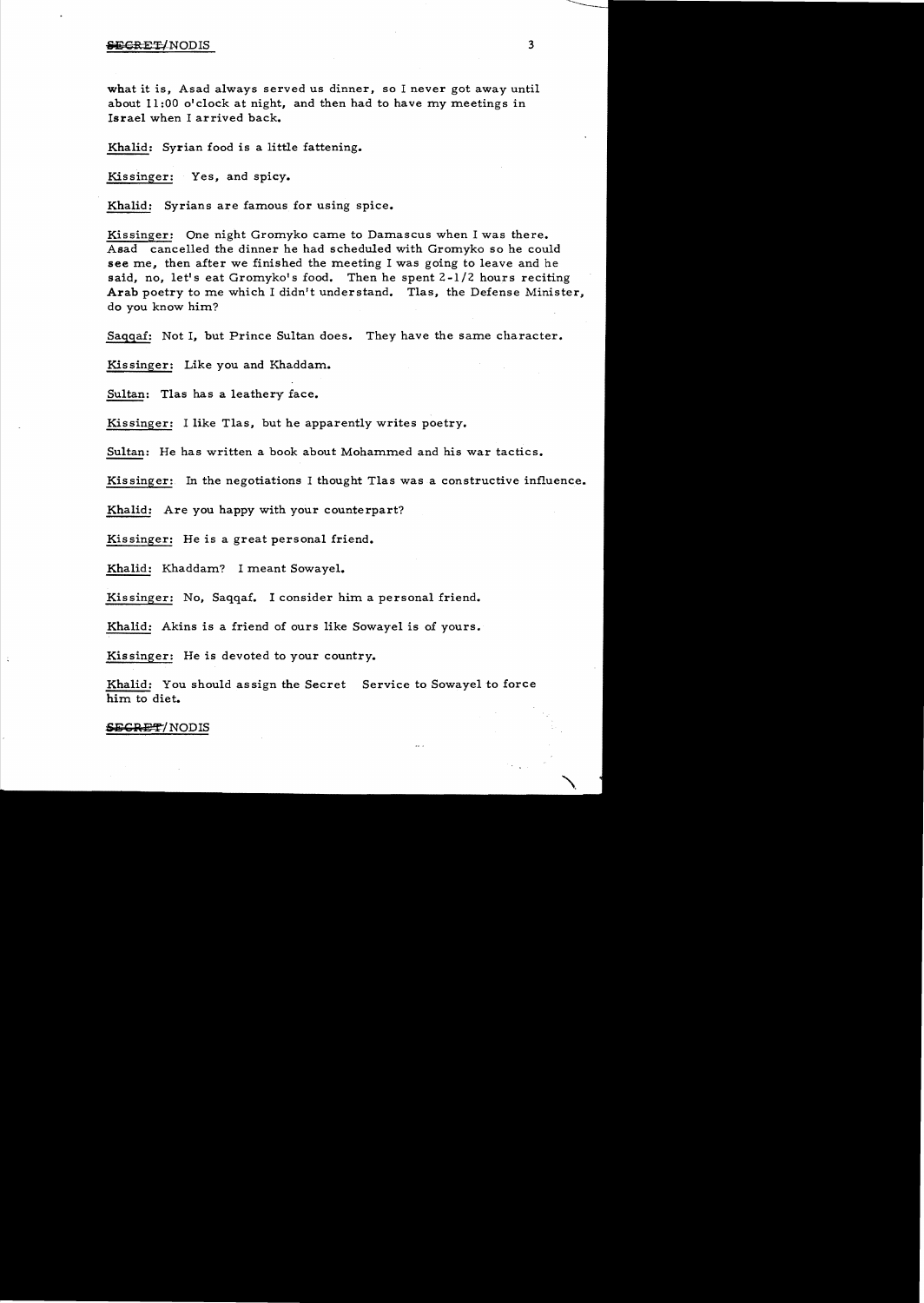Kissinger: We will force him to cut from 15 courses to 12.

Khalid: He even asks his host to send food he can't eat to his hotel.

Kissinger: I am learning new things. It doesn't seem to have shamed him.

Sowayel: His Highness' information is outdated. That was only when he was young.

Kissinger: During the embargo the Ambassador spoke in masterful ambiguity. No one knew what he was saying.

Sowayel: It was embarrassing for us.

Kissinger: It was difficult for both of us. When traditional friends get into tension it hurts both.

[Musaid leaves.]

Is another meeting going on?

Khalid: Possibly. Saqqaf, Rashad and the Finance Minister have left.

Kissinger: Probably decisions being taken elsewhere.

Khalid: We noticed that too.

Kissinger: Where does His Royal Highness spend most of his time?

Khalid: In Riyadh. And Taif in the summer.

Kissinger: What is the advantage of Riyadh over Jidda? Why was the capital moved?

Khalid: Riyadh has several distinctions. It has always been the capital. But there are two capitals -- Riyadh is the political capital and Mecca is the religious capital. Riyadh is centrally located, and it is also the largest city. In the past Riyadh was small and Jidda was smaller because of a water shortage. Now car traffic in Riyadh is so bad that taxis are banned on Friday, the holy day. Friday afternoon people usually take drives out to the desert. There are four roads.... The

':,...

<del>SECRET</del>/NODIS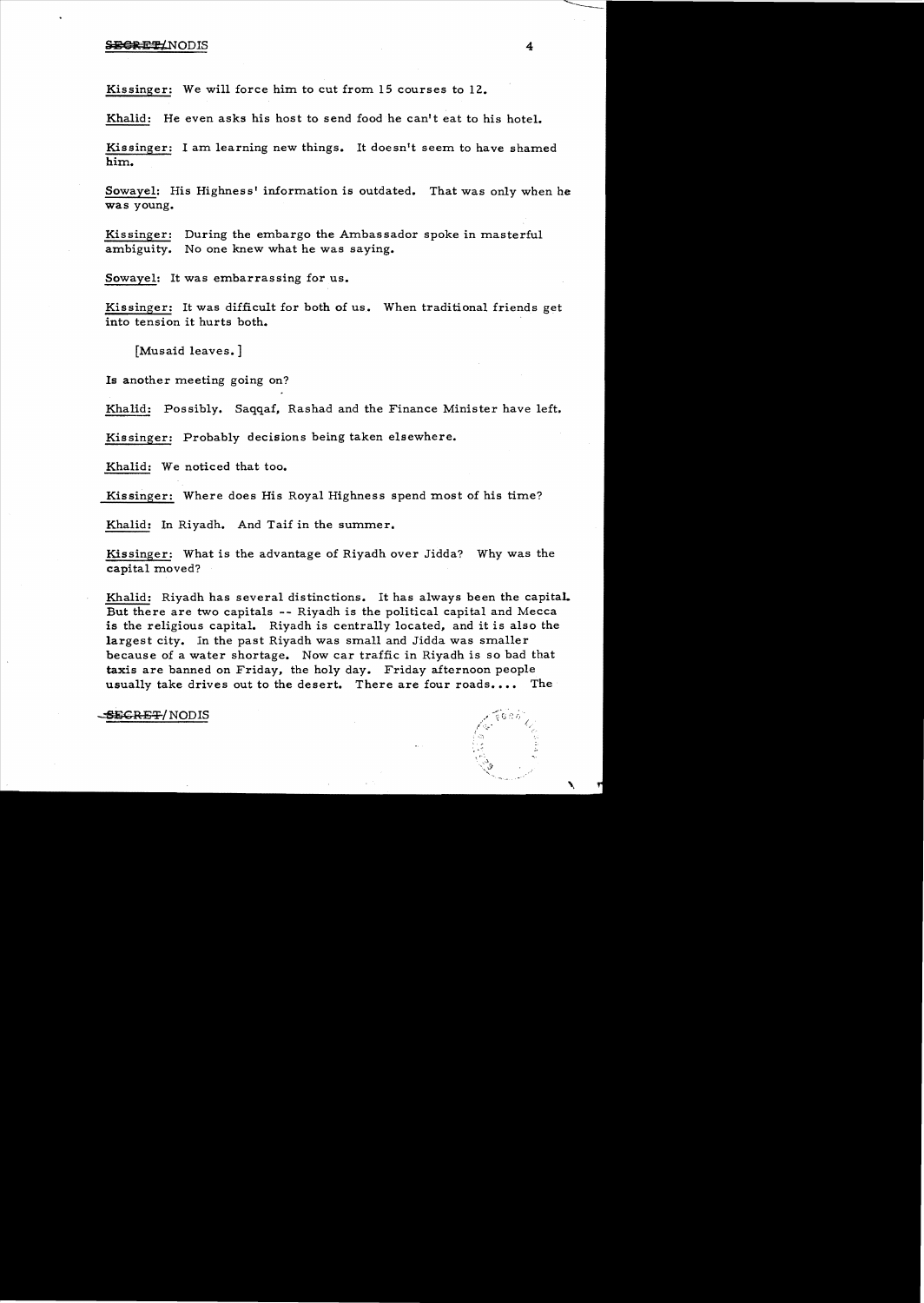## $\overline{\text{95-}\text{G}}$ R $\overline{\text{95-}\text{G}}$  5

most heavy traffic is to Hejaz, to the east. One Friday there were 70,000 cars using that road.

Kissinger: I notice the Ambassador has now left.

Khalid: Maybe for a phone call.

We hope the President and you can visit again. We want you to visit the south where the land is fertile and water is abundant. As a matter of fact, we are building a road to the south. It will be finished within two years. It is difficult terrain, and the bridges some places are 20 meters high.

Musaid: Construction of one kilometer costs almost 1-1/2 million rials.

Khalid: We also hope you can visit us in Riyadh in the spring. When it rains in Riyadh, wild flowers grow quickly. It is a beautiful sight it looks like a carpet.

Kissinger: Prince Fahd was kind enough to invite me to visit in the spring and perhaps go into the desert.

Khalid: I'll take you even further than Fahd. We go hunting with hawks and I'll show you how to do it. You see, I am still down to earth. I like the desert. I breed livestock. Sultan is also interested in this. This also encourages the Bedouins to breed the animals we need.

Kissinger: I love the desert, too. but I have never hunted with hawks. Do you train them?

Khalid: Yes, I've been doing it for forty years. Also the King used to.

Kissinger: That must be difficult.

Khalid: I also have an excellent stable of horses.

Kissinger: In Jidda or Riyadh?

Khalid: We have a horse club, races.

[The group comes back in. ]

SEGRE<del>T/</del>NODIS

 $\bullet$ , ,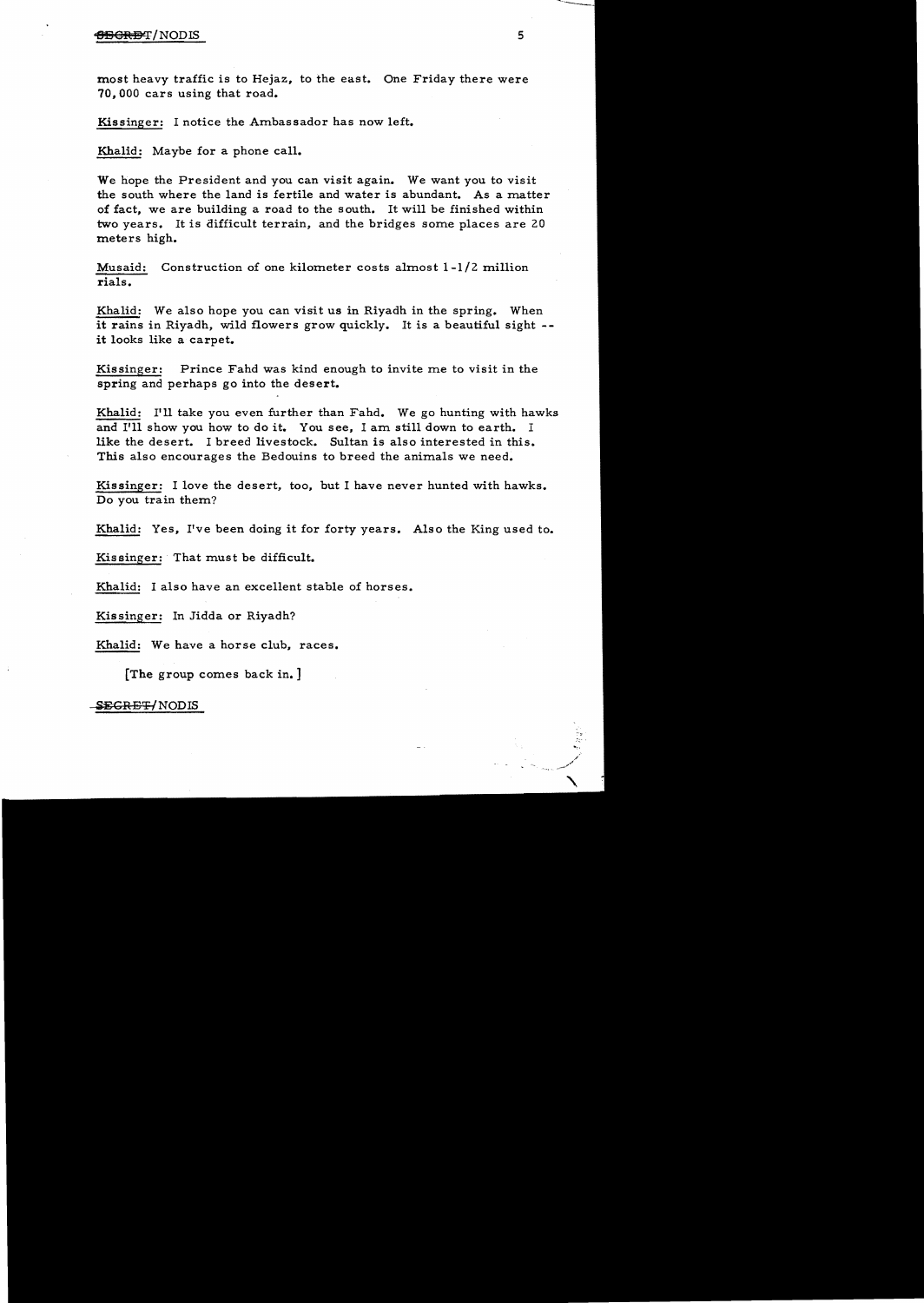#### **SEep** ETJNODIS 6

Kissinger: I guess Saqqaf's meeting ended.

Saqqaf: With whom?

Kissinger: We figured you called a meeting. When I saw Dr. Rashad leavi ng I knew it would be very complicated.

Just so we in this room know what is being plotted. So long as the Interior Minister is with us, I felt secure.

Khalid: There are two Royal Highnesses to fear: His Royal Highness the Defense Minister and His Royal Highness the Commander of the National Guard. But so long as we have the Minister of Finance we needn't worry.

Kissinger: I told him he would be the first Minister of Finance who didn't know how to spend his money. Others have trouble finding it.

Khalid: He knows how to spend but knows how to increase revenues. When we cut production we had more than ever before. We noticed yesterday the President asked for fuel for his aircraft, but at the world price.

Sultan: Talking of economics, there were differences between the U. S. and France under Pompidou. Now from Giscard's remarks we think the United States and France are closer in economics.

Kissinger: We think that in the last year, Pompidou had such pain and medicines that it affected his attitude. France cannot be an economic competitor of the United States.

Khalid: France taught the Syrians to be stubborn. And the British instilled the idea for the Arabs to differ with each other. It is the case wherever the British colonize.

Kissinger: We don't consider France an economic competitor. What can it offer? We can produce more and offer military, political and economic cooperation which France can't do.

Sultan: I didn't mean to compare the two. I meant to say the new President is moving closer.

#### SECRET/NODIS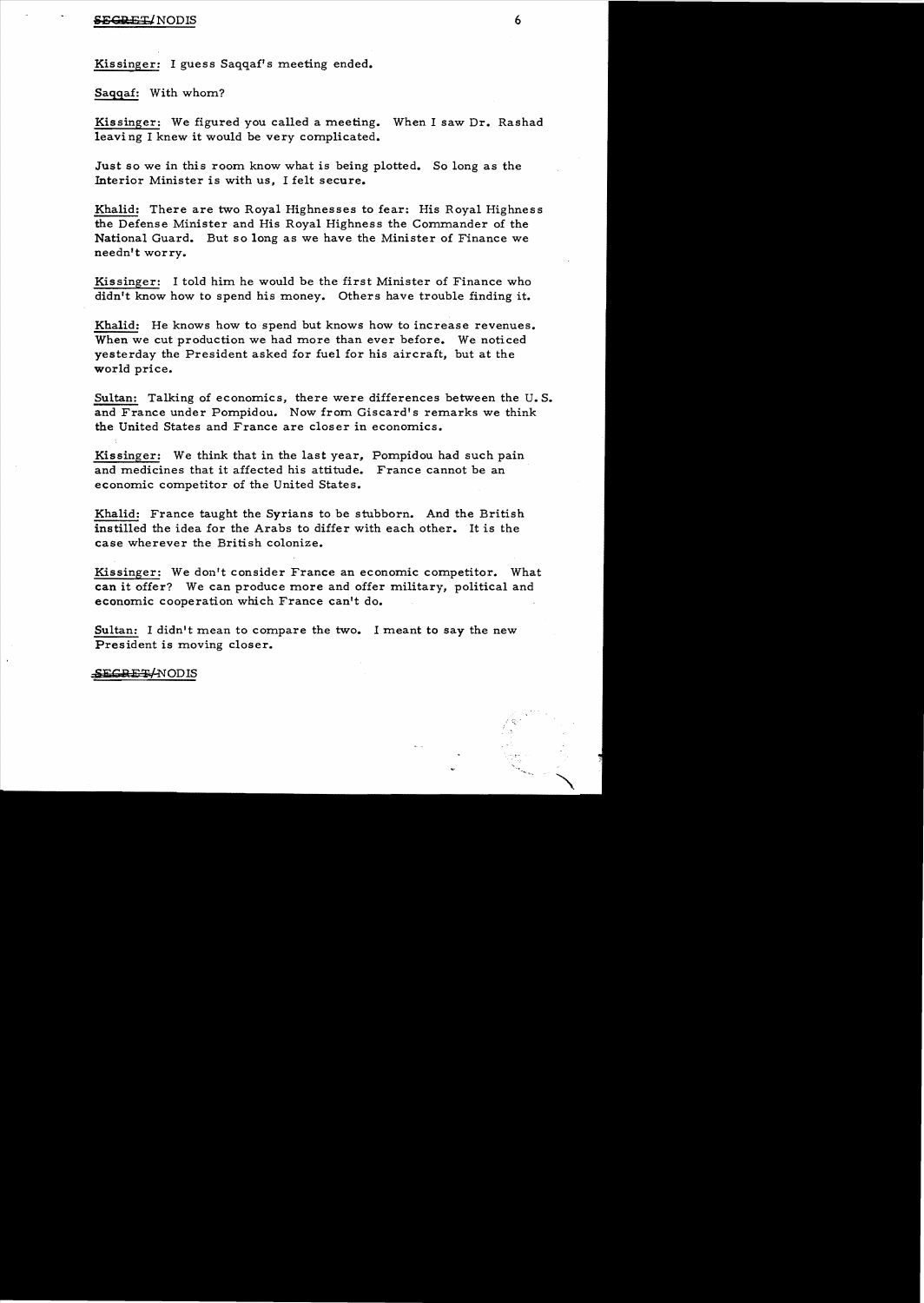# **secret and the secret of the secret and the secret and the secret and the secret and the secret and the secret**

Kissinger: No, I agree with the Defense Minister. I only was saying what had happened. I agree completely with His Royal Highness. The new President is moving much more positively toward the United States.

Sultan: I hope Giscard's policy will be more harmonious with American policy. because difficulty between the United States and France will affect European defense.

Kissinger: I agree. Actually. France makes more of a defense effort than any other European country.

Sultan: I heard the United States will participate in building the Concorde.

Kissinger: That's not so.

Sultan: Some French papers mentioned it.

Kissinger: We may build our own.

Sultan: You were, but you stopped.

Kissinger: It was halted by the Congress.

Akins: Each Concorde will have a deficit of \$5 million a year, and we prefer to *leave* that to France.

Sultan: We heard the firms were demanding compensation for these losses.

Khalid: I think the jumbo jet is better.

Kissinger: It's more economical.

Khalid: And makes less noise. Boeing is the best aircraft.

Kissinger: It is very good.

Will you come to the UN, Omar?

Saqqaf: I hope so.

Kissinger: You visit me before, too.

Saqqaf: I hope so.

SECRET/NODIS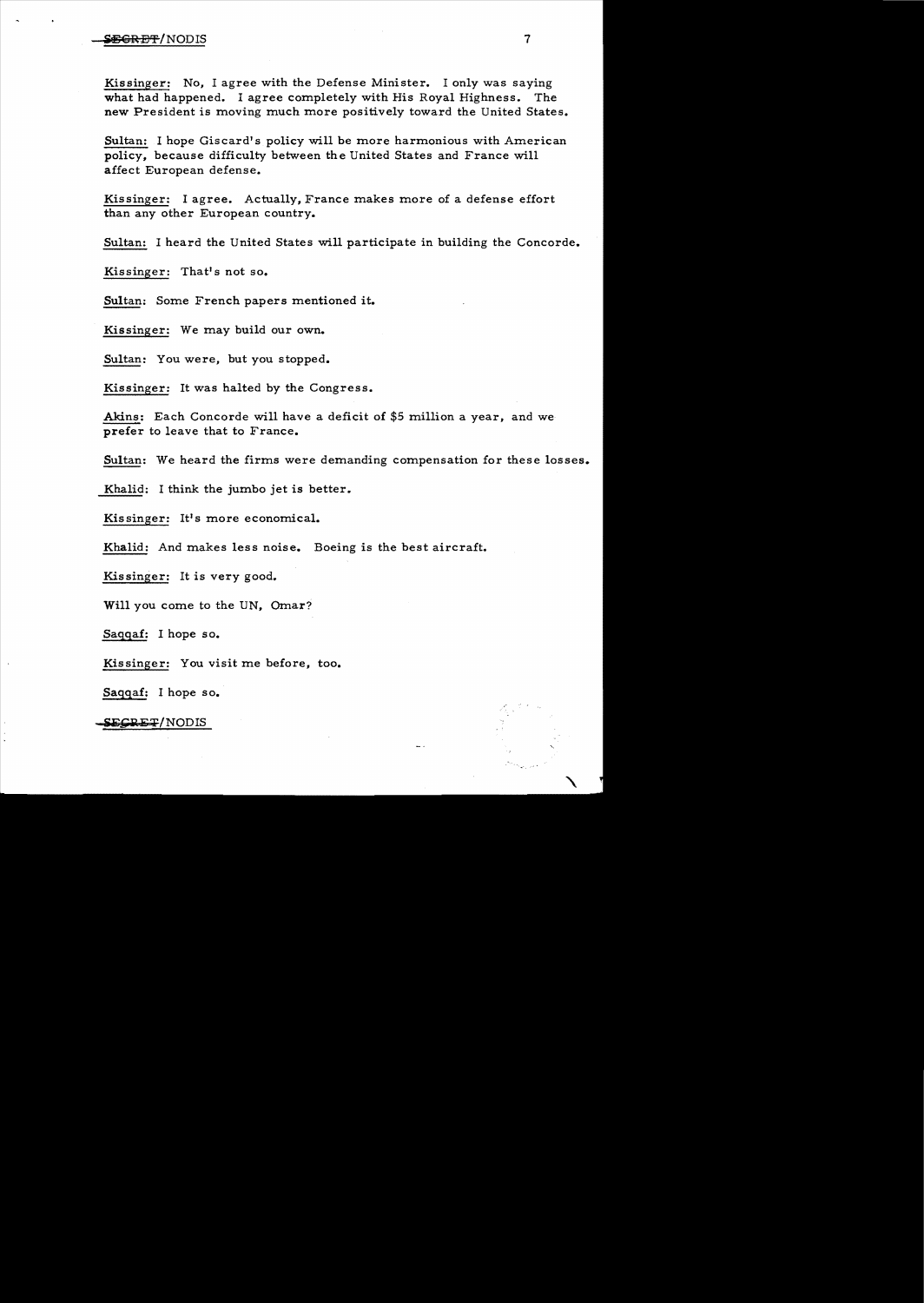# **•9EGRET/NODIS** 8

Yesterday we heard a Senator is carrying out a campaign against the new agreement with Egypt.

Kissinger: Several. Jackson....

Saqqaf: Jackson is always in the forefront.

Kissinger: And Percy and Church. I am not nervous about that. Much of the opposition came from the Israeli Embassy. They will behave after we have been there.

Sowaye1: It is strange that Percy is opposing it. He usually supports us.

Kissinger: He thinks he will be a Presidential candidate for '76.

Khalid: When are the U. S. elections for President?

Kissinger: In 1976. But after the November elections, they will start preparing.

# **SEGRET/NODIS**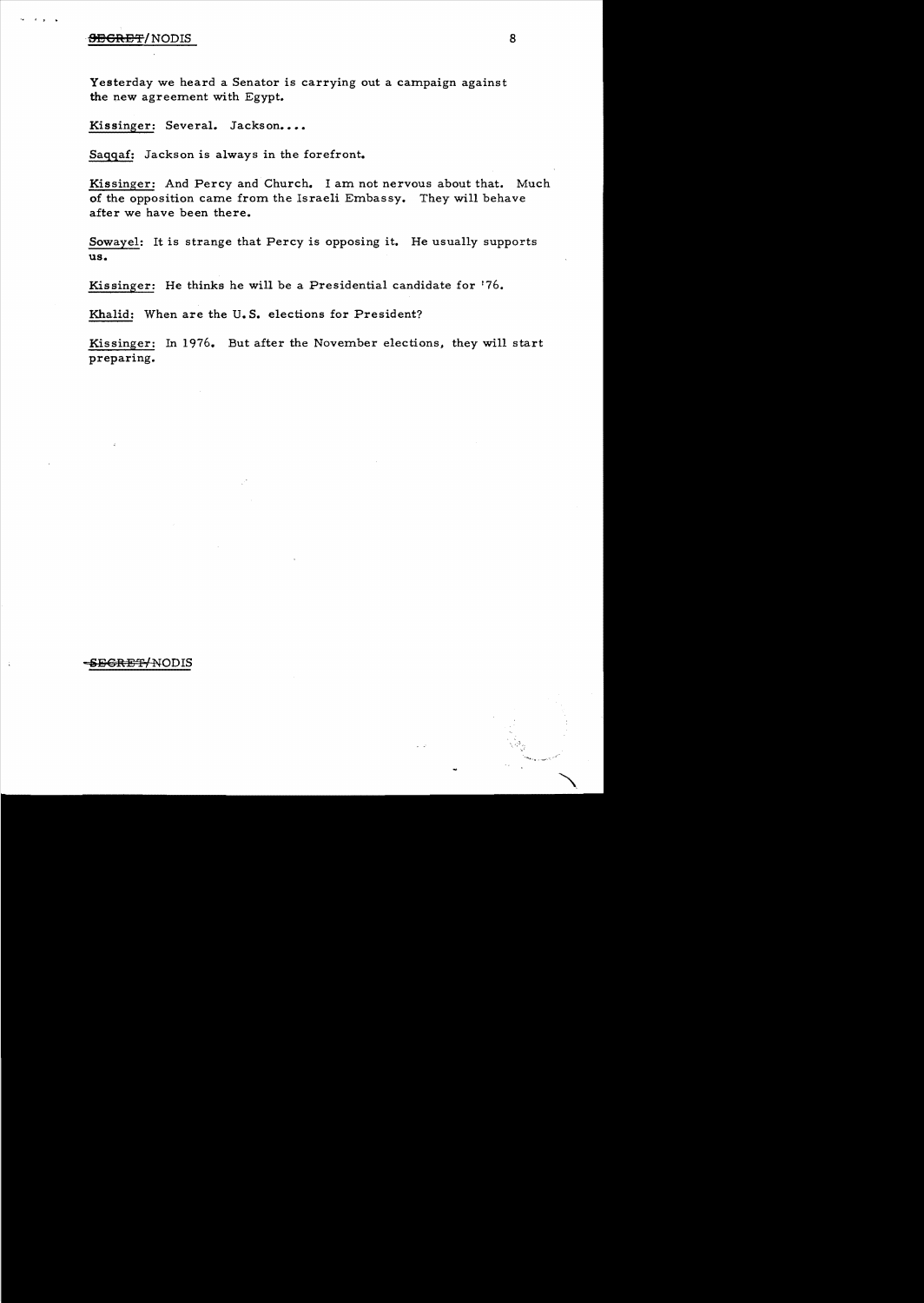M/Khulid + Princes  $15(?)$  June 1974 Jitela R HRH doesn't a most co ash exten he wents Kh 2 go To blevalone for anchever - Summer in Yuntand - Harrely sometime Creesh. (famil/Saya ceperter Kh Sowape is my jeck + he closent think he bros omptant avons esplantes about my titulant fallen spec, het he und huit first a est taan R He wit following diet<br>2 spared of Dr. Roohul!! Ofter usgotistry w/ accel But your tobes us crowl had good really R He bad a difficult probability has homelel w/great thell Kb Ke good but some of assumets have ingether stations constante. daggard forme pet FM & unge wild bed into  $\times$ It Transfert pour teste part in the K What worker there with, good is charact chil UP Hos analog learners Kh Hope they will in further R We will promot the whole Step by step Kh We are very placed trevail to be forth .<br>K I suit a servered - most trips het Sound symmetry mi month of anyone in motion.

E.O. 12958, SEC. 3.5 NSC MEMO, 11/24/98, STATE DEPT. GUIDELINES, State Dev. ew 3/9/04

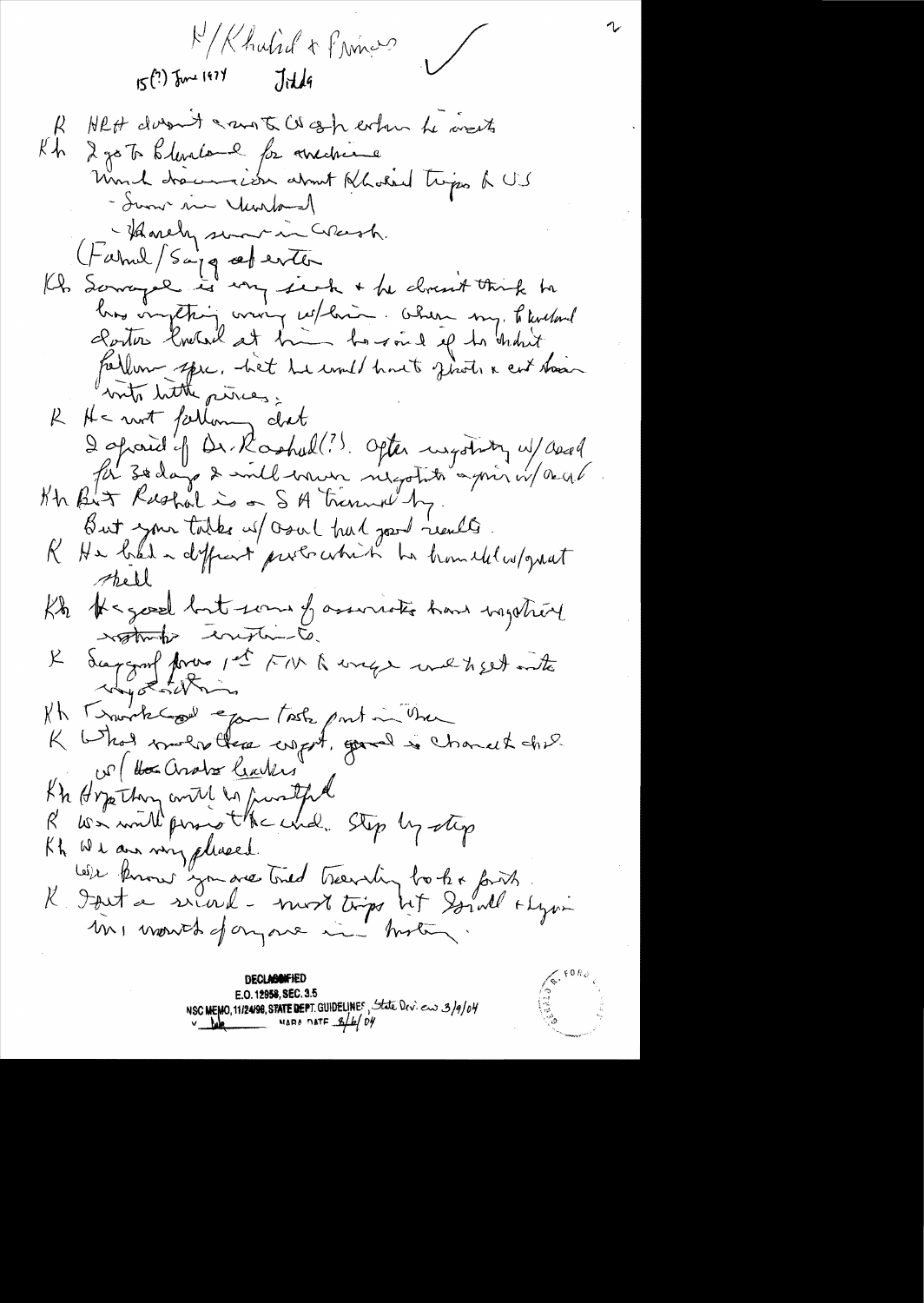Kh Ensin coloitas avec suspiraidement human teing constantif flying. But un hand igan chimp dess-K Ifilt this myst why ingenter t. If it joursed HR Spolisteries were justin, jet und heri tal unon set K God point. I model spiral dans marrelly a sjon pot mong til ovent to 2500, + Then had to how my writing w/I. l'à Synon fossel à a buttle fottering R you, and spice Rh Syrians and formes for voiry spiel K D'un mytt begangte in Donners chan d'heur month, de gon kins han Luit 2, Sultan Mon hour somme Character  $\sum_{i}$  $\kappa'$ South There has a learnery face. Et IbitreThas, lant th'ayparently enables pilos war Cartier. R In negotiations & thought Thas a cross hustrice arthure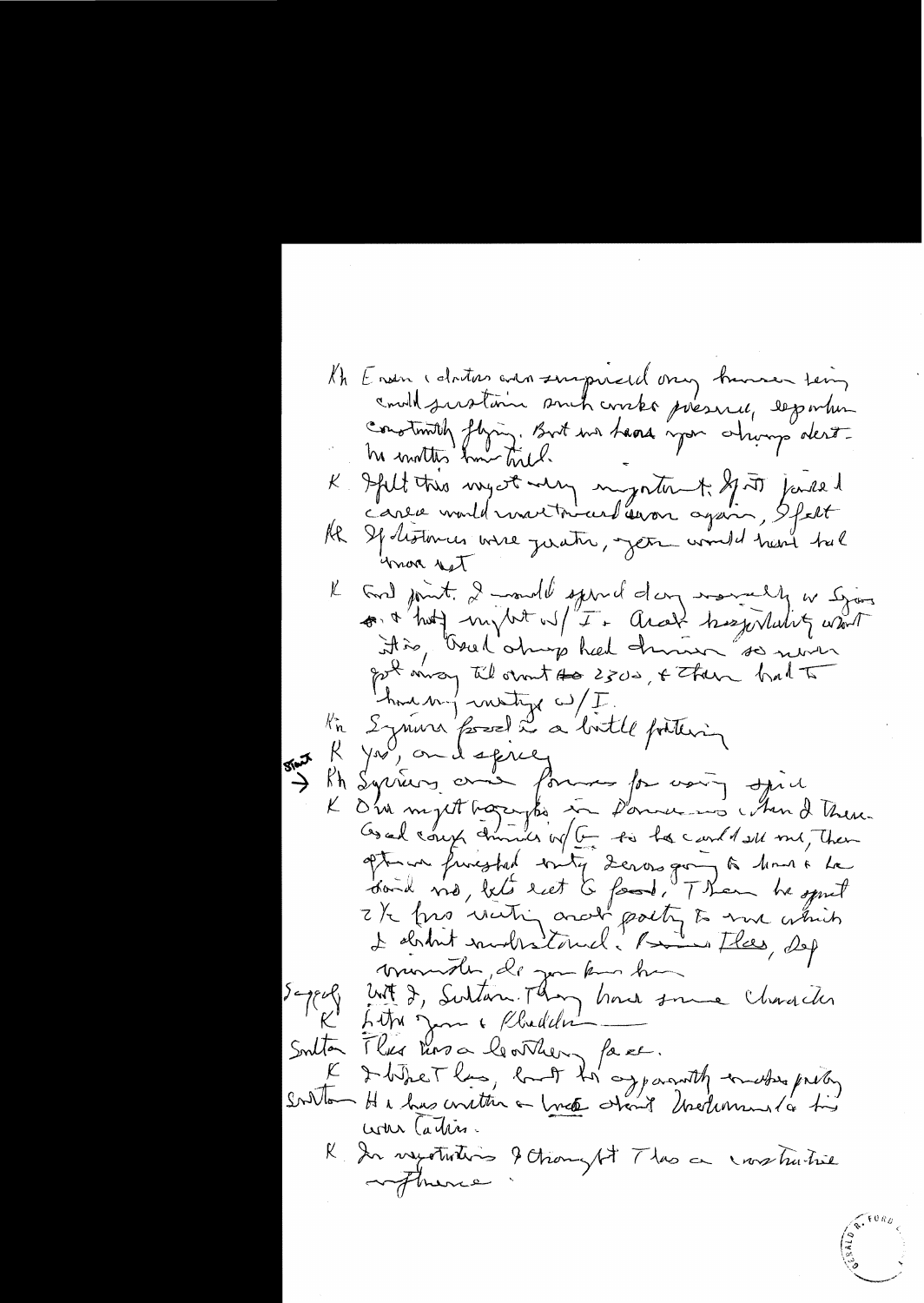$\tilde{a}_{\tilde{B}}$ 

 $\gamma_{V\oplus\mathfrak{R}}\gamma^{\prime\prime}$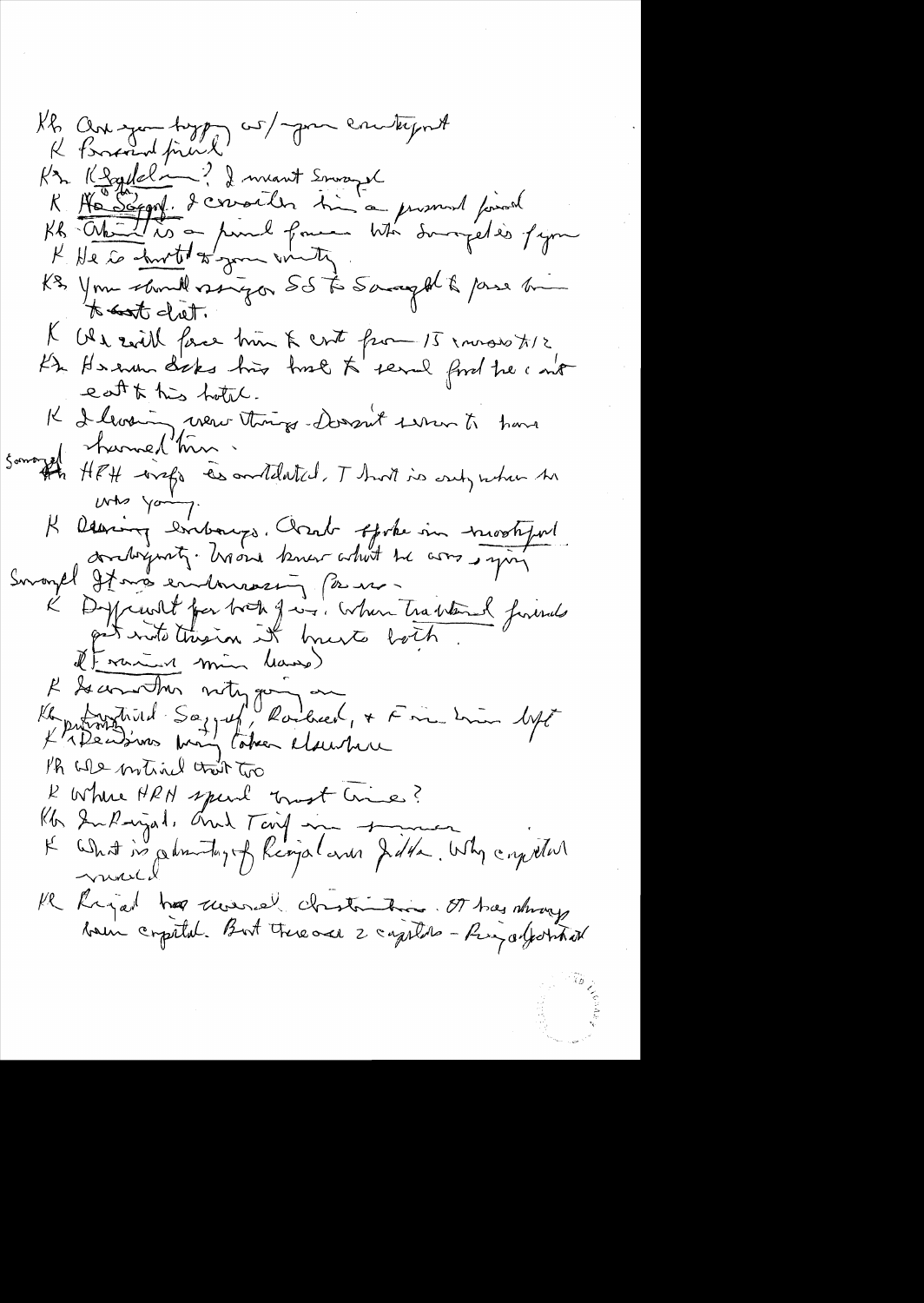\* Linea religions, Rigal centrally brustil-option It had that turkes are banned in Firly, holy day. I willing PM, perper une unelly Take chasis and to Mont, Theuan 4 romb. ..... The one of Long traffic is to Herag, to food. One are for tending trace w/ 70, 0000 cars many that woul. I crotic and his now left. 1(2 Unight phone cards. Sultan/Kh/Frandhim Whyse Pres & Jon can mat again. Er mit symit messé commit coluir land is justice on to sound. Be funished expire a gro. It defferent transion + birtyl same plans one 20 m high. Findin/Kh/Smith Construction of 1Km croto almost 1 /2 reals. At his who hope you can enset us in Regal in sping. Cortin covarios via Rigad crédit florides que comparably? Benetified syst - looks like a carpet. I Forbel was kind enough to most met mint in offering & perhaps go into desert. Fatal Ill Toda you even furitie time Fatal. We You see 2 still clone to earth. I with a deset I have breed linestock, Svilton des vitrestes. This whoo university Bedrin to hard commons was need. K Ilme cleant too, but have non hunter ( have . Docpe train their KG Yes, for 40 yrs. Out of Kning would to K Thos different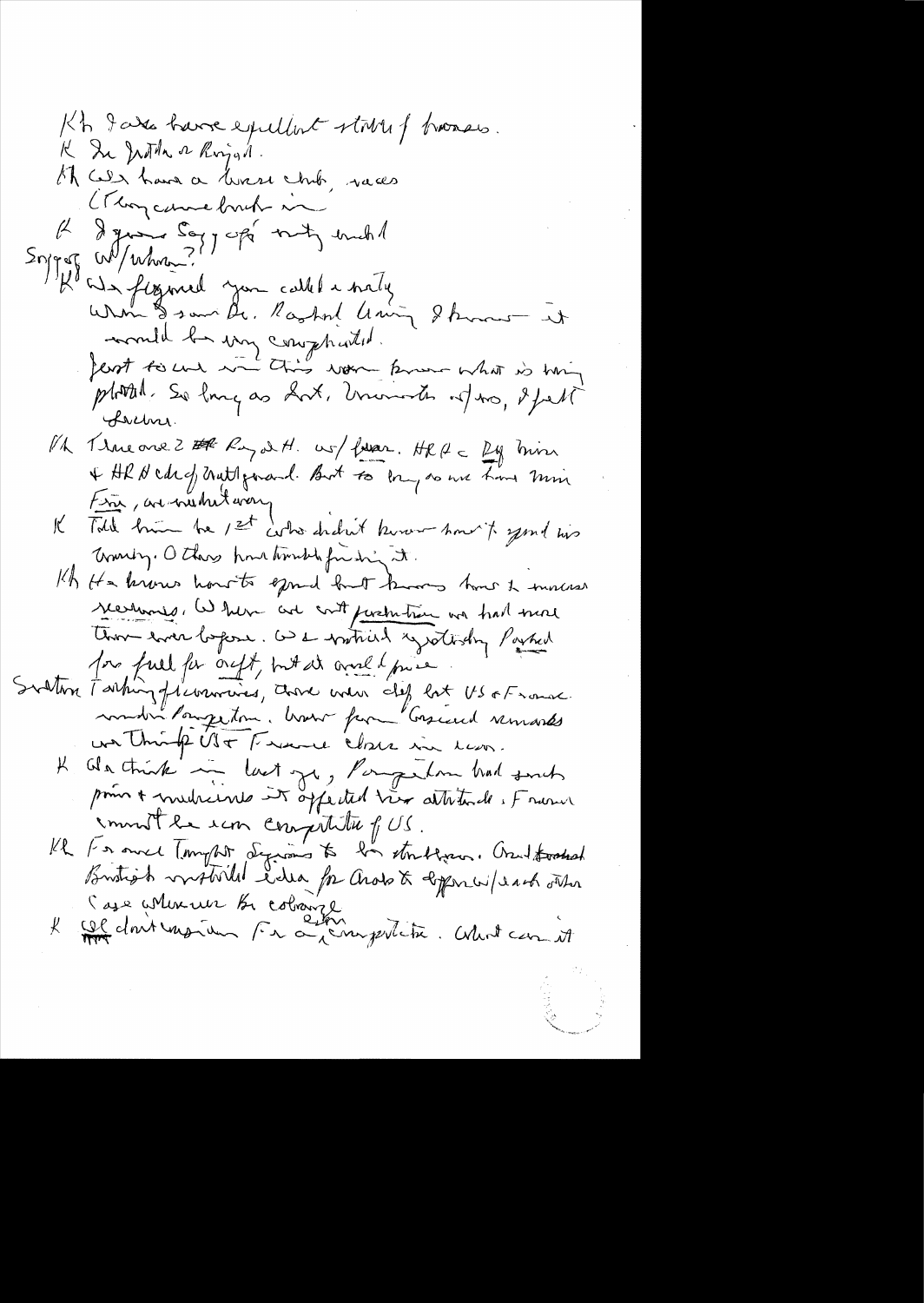**Contractions**